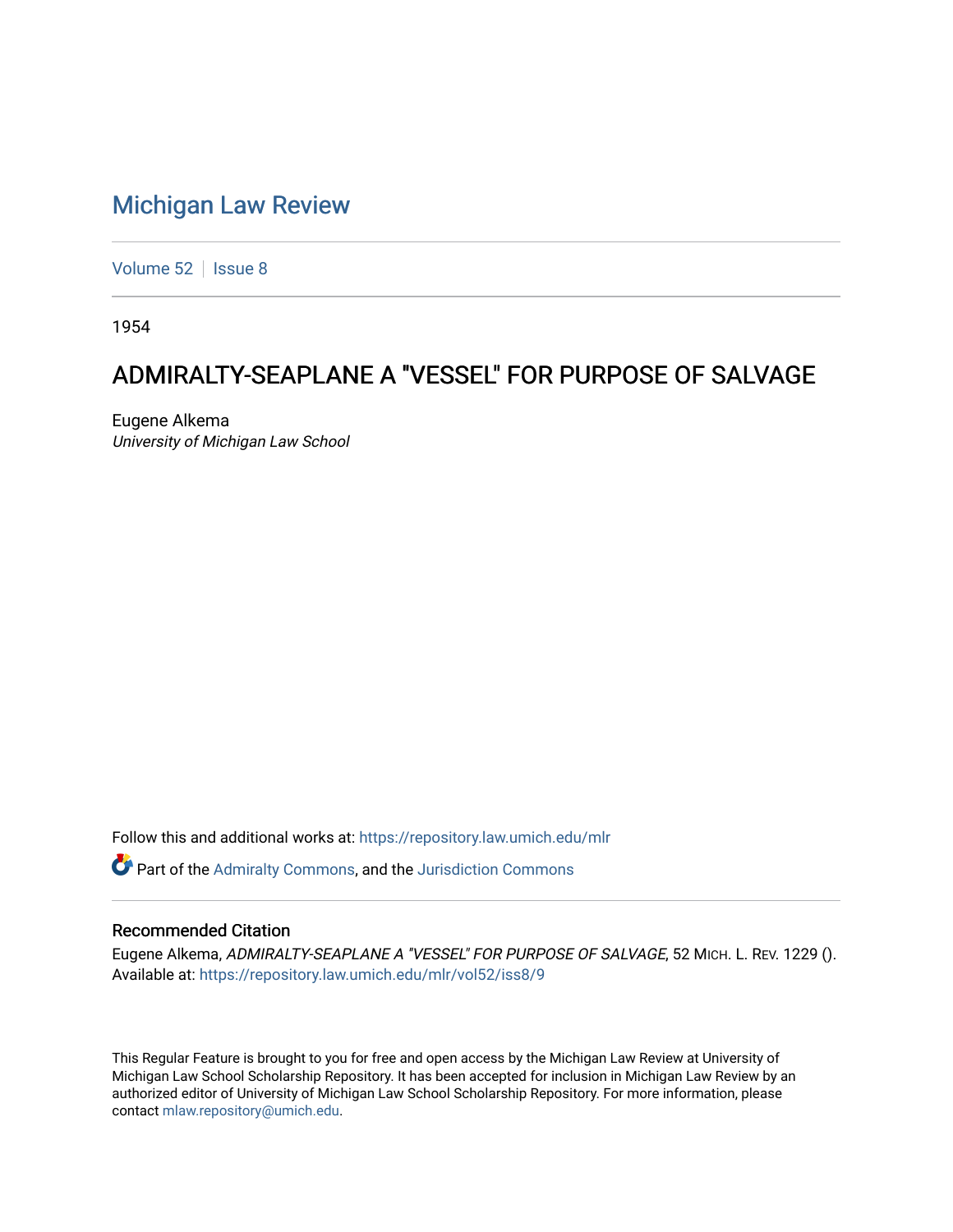## RECENT DECISIONS

ADMIRALTY-SEAPLANE A ''VESSEL" FOR PURPOSE OF SALVAGE-Defendant's seaplane landed at sea out of gasoline and without a compass. The *m/s Batory*  took both the pilot and the plane aboard. In a libel for conversion of the seaplane, *held,* a cross-libel for salvage services stated a cause of action because a seaplane is a vessel for purpose of salvage. *Gdynia-American Shipping Lines, Ltd. v. Lambros Seaplane Base, Inc.,* (D.C. N.Y. 1953) 115 F. Supp. 796.

With the exception of an early case holding that land-based aircraft crashing at sea are not subject to salvage1 and dicta in the *Reinhardt* case2 to the effect that a seaplane could be a salvageable object, there are no American cases involving salvage of seaplanes. A British court has held that a seaplane is not a "vessel" subject to claim for salvage services.<sup>3</sup> Salvage is not based on statute law but is inherent in the general jurisdiction of the admiralty courts. Yet an object is not subject to salvage merely because it floats on navigable water within the jurisdiction of the admiralty, for "salvage is only spoken of in relation to ships and vessels or their cargoes.  $\ldots$ ."<sup>4</sup> In the past, for various purposes other than salvage, it has been held both that a seaplane is and is not a vessel. In the leading case on the status of the seaplane, Judge Cardozo held that a seaplane is a vessel for the purpose of giving the admiralty exclusive jurisdiction over the claim of an employee injured by a floating seaplane.<sup>5</sup> A seaplane has also been held to be a vessel within the meaning of statutes excluding compasses used on naval vessels from tariff duties, $6$  requiring mufflers on vessels powered by gasoline engines,<sup>7</sup>and regulating the use of power vessels on inland lakes.<sup>8</sup> But seaplanes are not vessels for the purpose of imposing maritime liens on them for repairs,<sup>9</sup> nor within the meaning of collision clauses in marine insurance policies.10 It has further been held that they are not vessels for the purpose of statutes limiting the liability of owners of vessels,<sup>11</sup> making it a crime to stowaway on a vessel,<sup>12</sup> and extending criminal

1 The Crawford Brothers No. 2, (D.C. Wash. 1914) 215 F. 269.

2 Reinhardt v. Newport Flying Service Corp., 232 N.Y. 115, 133 N.E. 371 (1921), 18 A.L.R. 1324 at 1327 (1922).

3Watson v. R.C.A. Victor Co., 50 Lloyds List L. R. 77 (1934). The British Air Navigation Act, 1 Edw. VIII, c. 44 (1936), has overruled the holding of this case.

<sup>4</sup>Cope v. Vallette Dry-Dock Co., 119 U.S. 625 at 629, 7 S.Ct. 336 (1887); 78 C.J.S., Salvage §28 (1952); ROBINSON, ADMIRALTY §8 (1939).

<sup>5</sup>Reinhardt v. Newport Flying Service, note 2 supra.

<sup>6</sup>Treas. Dec. 36,156 (1916).

7People of New York, ex rel. Cushing v. Smith, 206 App. Div. 726, 198 N.Y.S. 940 (1923).

s See [1930] U.S. Av. R. 193.

<sup>9</sup>United States v. Northwest Air Service, (9th Cir. 1935) 80 F. (2d) 804; The Crawford Brothers No. 2, note 1 supra.

10 Polpen Shipping Co. v. Commercial Union, [1943] K.B. 161.

11 Dollins v. Pan-American Grace Airways, Inc., (D.C. N.Y. 1939) 27 F. Supp. 487; Noakes v. Imperial Airways, Ltd., (D.C. N.Y. 1939) 29 F. Supp. 412. The Warsaw Convention, 49 Stat. L. 3000 (1934), presently limits the liability of owners of aircraft in international commerce. See Ross v. Pan-American Airways, 299 N.Y. 88, 85 N.E. (2d) 880 (1949).

12 United States v. Peoples, (D.C. Cal. 1943) 50 F. Supp. 462.